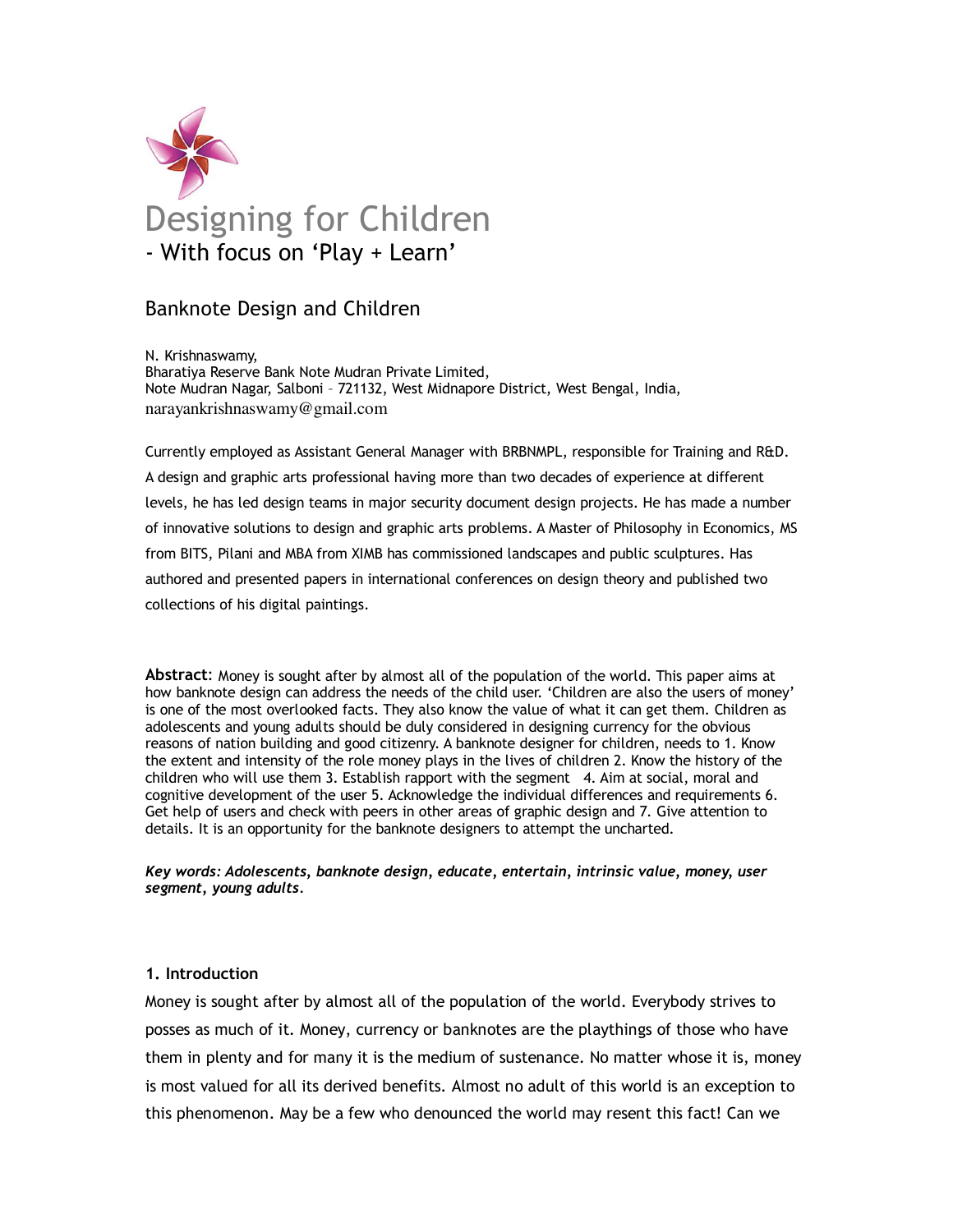exempt children from this phenomenon? Do children use money? If so what are the aspects of children handling money? What money do to the children and their perception also depends on how long they posses it and how they spend it. It also is important that how long the child holds it even during the period of its possession. This paper strives to understand and unravel how banknote design can address the needs of the child user.

### 2. Children and Money

## 2.1. Children

The United Nations Convention on the Rights of the Child defines a child as "every human being below the age of 18 years unless under the law applicable to the child, majority is attained earlier."<sup>1</sup> Biologically, a child is anyone in the developmental stage of childhood, between infancy and adulthood. The age at which children are considered responsible for their own actions has also changed over time and this is reflected in the way they are treated in courts of law.

## 2.2. Money

Money is anything that is generally accepted as payment for goods and services and repayment of debts.  $^{2, 3}$  The main functions of money are distinguished as: a medium of exchange, a unit of account, a store of value, and occasionally, a standard of deferred payment. 4, 5

### 2.3. Money for Children

Children are also the users of money. This is one of the most overlooked facts. They also know the value of what it can get them. They get it either from their parents or see their parents and elders use to their benefits. They may not be the earners of money. But In case of developing and underdeveloped countries even young and adolescent children earn their money. Around 27% of the world's population is below 15 years of age. Leaving the children below the age of five it is about 20% of the population. <sup>6</sup> The volume and value of money used by this segment of population handles constitutes a good measure of the purchases made in the world. Money has its own charm to children. Children know that the money is a medium of exchange, a unit of account, a store of value and also as a standard of deferred payment. Children use a lot of lower denomination money. It can get them eatables, toys, books and other things of their fancy. In fact each child enjoys the possession of it for its intrinsic value.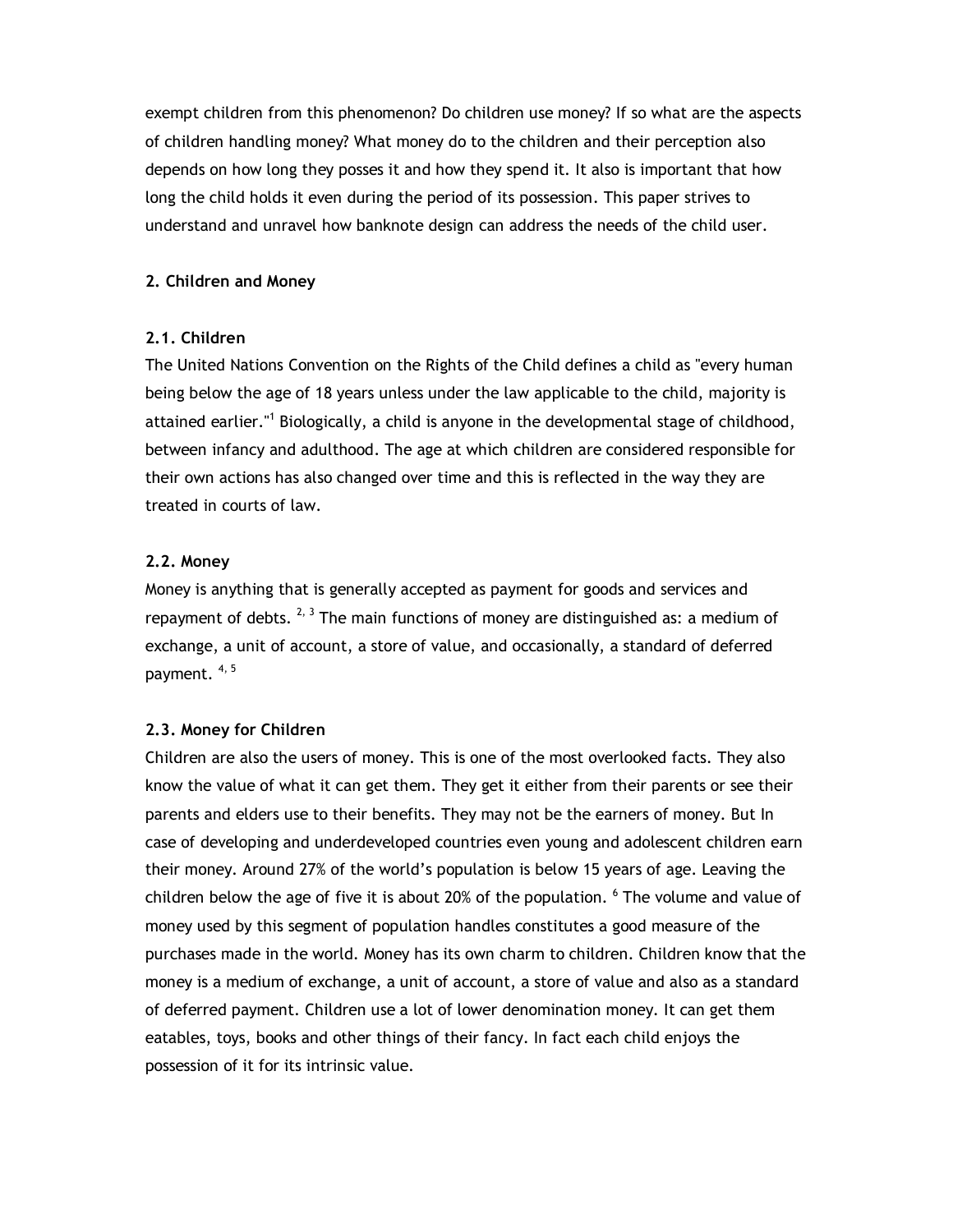### 3. Learning by Children

Learning is acquiring new knowledge, behaviours, skills, values, preferences or understanding and may involve synthesizing different types of information. The ability to learn is possessed by humans. Human learning may occur as part of education or personal development. It may be goal oriented and may be aided by motivation. Learning may occur as a result of habitual or classical conditioning or as a result of activities such as play. Learning may occur consciously or without conscious awareness. Several theorists have approached play as the first form of learning. Children play, experiment with the world, learn the rules and learn to interact. In a formal setting pedagogy helps teach children in a better way involving learning and thinking skills. In an informal setting children learn through imitating or modeling their behaviour on that of their elders. They learn through observation and play. Learning may be through association, non association, imprinting, observation, play, enculturation, multimedia, rote, informal, formal, nonformal, tangential or dialogic  $<sup>7</sup>$ </sup>

### 4. Design for Children

Any design for children should relieve their boredom, enhance their recall, provide motivation, create interest, clarify information, assist in organizing thoughts and promote understanding. Through questioning, explaining, demonstrating and collaborating children derive these desired benefits. Banknote designs and designers need to strive in the above aspects of learning when designing money.

#### 5. Banknote Design for Children

Does the money offer anything to children other than its intrinsic value? Though it will be in their possession – hands, purses or kitty banks for very short periods, does the money have something for the children? Have the banknote designers taken note of this aspect? Have they utterly overlooked the fact that what impact the money will have on the young minds during the period of possession? Not many countries have produced money, keeping children also as a user and audience. Interests of children have not been factored into the designing of banknotes. Author feels that children as adolescents and young adults should be duly considered in designing currency for the obvious reasons of nation building and good citizenry through this medium.

Any design for children, needs to attract, involve, entertain and educate its children. A product designed to felt-needs of the user commands value and demand. The young person who posses money should also appreciate its look, feel and colour. Money should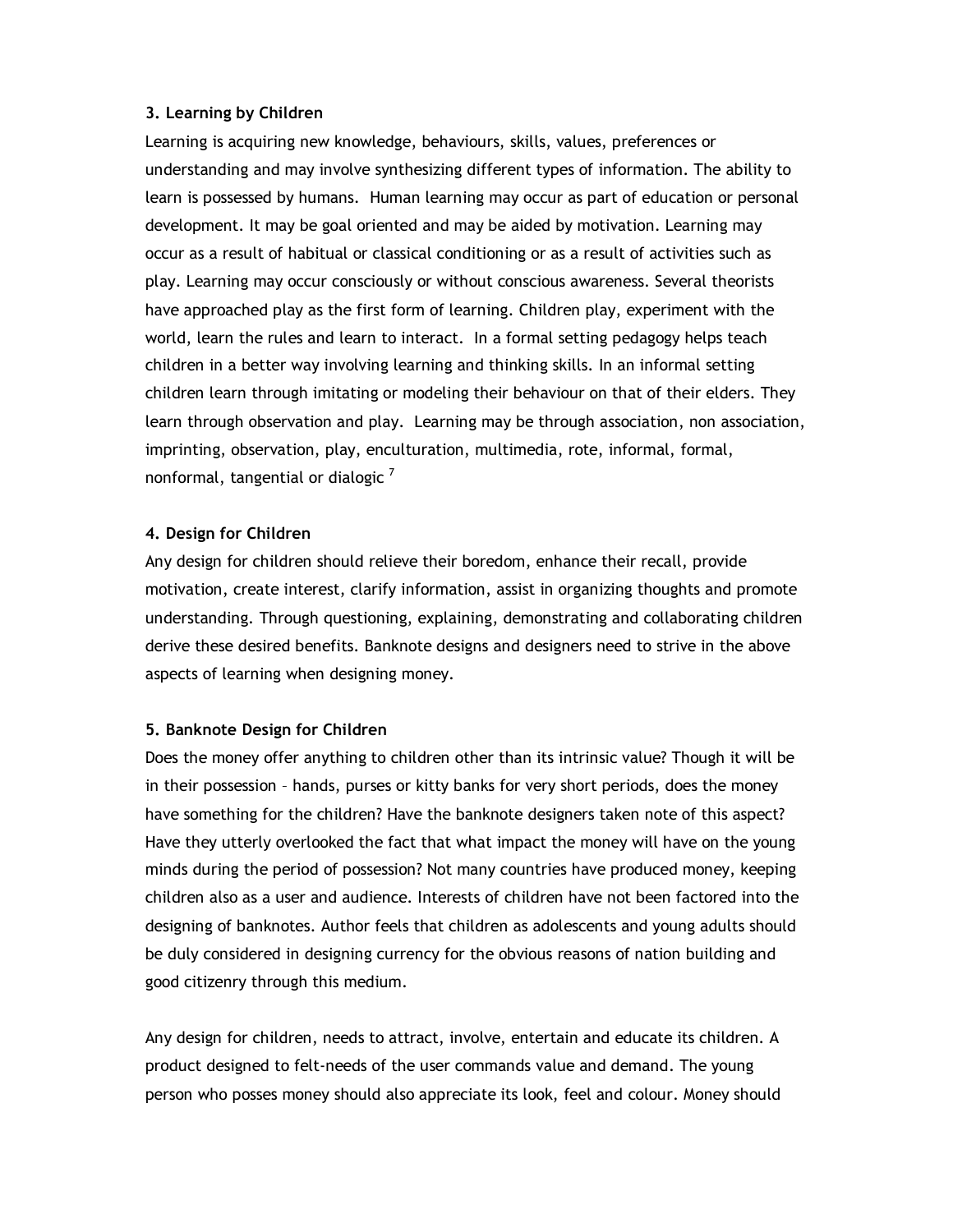involve them into much more than its transaction value. With the low levels of lliteracy in the still developing countries designer has a major challenge.

## 6. Children Learn Through Banknotes

Banknote designs have considered visual impairment, illiteracy, handling, storage, transport and many other things but unfortunately not children. Children constitute a major user segment of money. Banknotes instill the adolescent user pride, appreciation, nuances of holding, giving and transacting and possessing money. This requires involving children – study their needs, understand what they are expected to become as citizens of a country, understanding its culture, value and vision with due pride. Though dummy banknotes in different denominations are used in games for children, they by no means match authentic money.

## 7. Some Attractive Banknotes

Author has chosen a few banknotes which are attractive and possess many of the criteria for good design elements meant for children in an overly adult product. The banknote specimens shown below can generate eagerness in the child user while enhancing recall by creating interest by clarifying information by assisting understanding and organizing thoughts. In fact the following are good specimens of visual representations of knowledge, concepts and ideas.



Figure. 1 Cook Islands (Cook Island Dollars)<sup>8</sup>

This reproduction of three dollars note is monochromatic and also colourful with interesting elements inviting attention and curiosity while appropriately fulfilling the needs of the adults. This banknote will certainly invite the wholesome attention of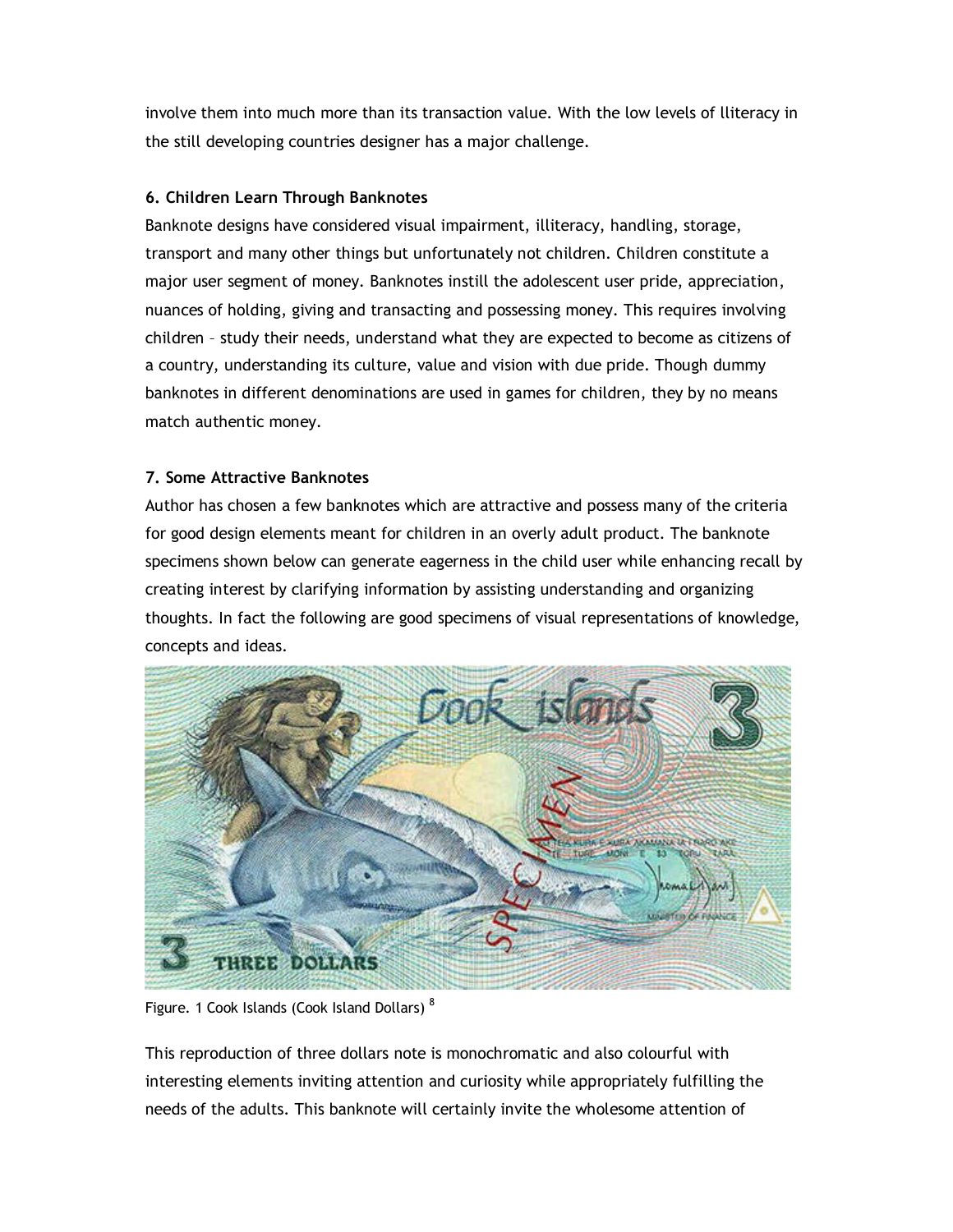adolescents. It can tell a full story to the child who possess it. This is a classic example of how a banknote can cater also to child user segment.



Figure 2. Sao Tome & Principe (Dobras)<sup>8</sup>

This is a good specimen of excellent aesthetics and unbelievable use of colours in an otherwise such an orthodox product. It has many of the elements of interest for the adolescent users of money but all in a high denomination banknote. All these presented with excellent features of security and functionality for a classic security document.



Figure 3. New Zealand (New Zealand Dollars)<sup>8</sup>

A vibrant banknote using the higher end of the spectrum of colours without diluting the dignity of the product, making such a dull monochromatic mountain and its conquerer as much interesting beyond its value. It has many of the elements of design which can hold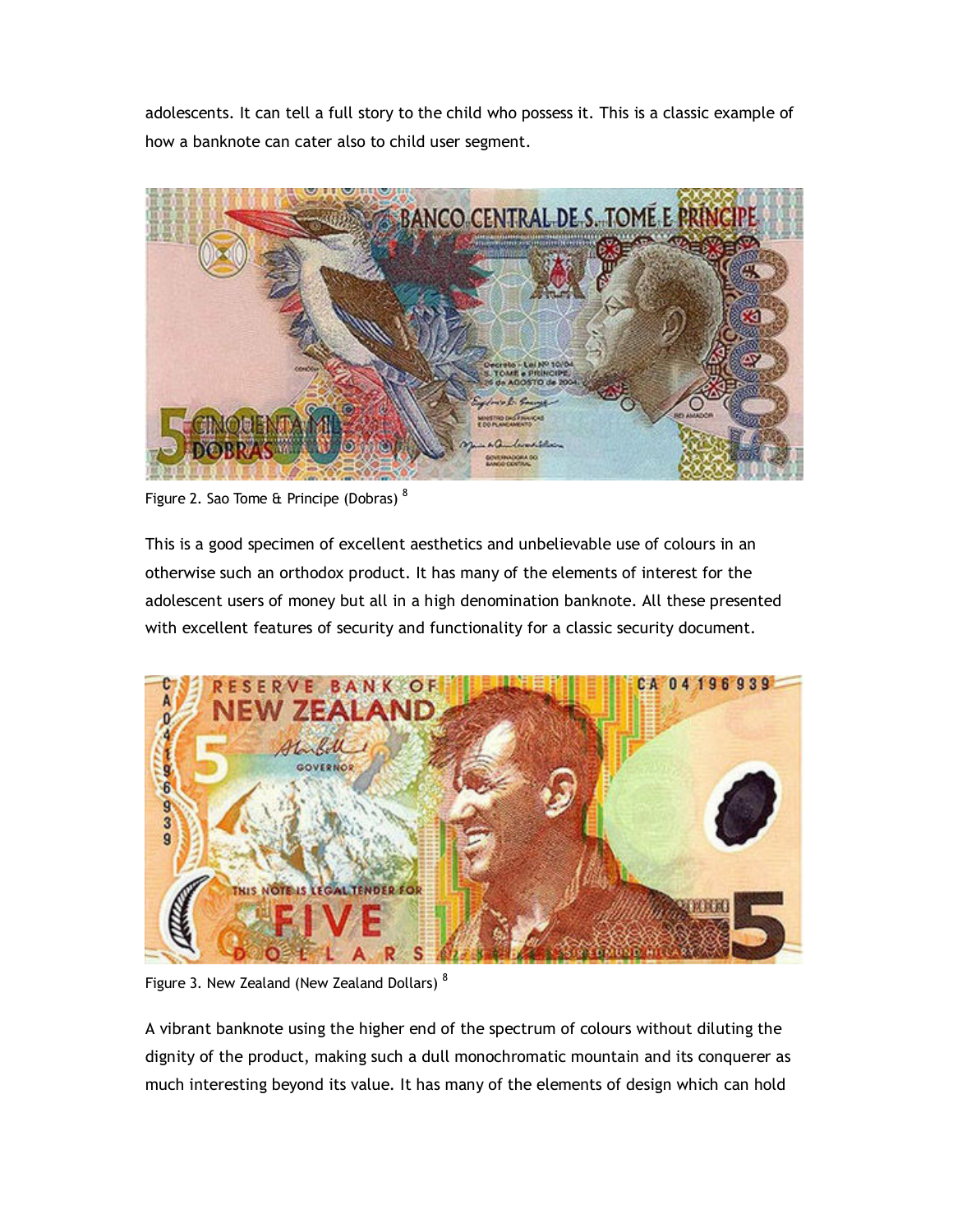the children and educate them. In fact this banknote can inspire the children and make them aspire to be an achiever as is the person on the portrait in an emphatic manner.



Figure.4 Iceland (Kronurs) $8$ 

A subtle but an emphatic and inviting treatment to an otherwise dull subject by depicting four inviting humans. It will obviously generate a number of eager questions in the young minds. But alas, this is a very high value denomination.

# 8. Points for Consideration

8.1 Know the extent and intensity of the role money plays in the lives of children The volume of money children use may be less and they use more of lower denominations. The number of transactions they make are more and value of goods transacted are less. But the level of involvement during possession is extraordinarily high and infact there is a sense of achievement in spending that too.

# 8.2 Know the history of the children who will use the money

It is obvious that the user segment is to be duly studied and understood in order to design for them. This is especially true when designing banknotes also considering children as its user and audience.

# 8.3 Establish rapport with the segment – children

This is vital that understanding and appreciating the needs of the children are paramount in stabling rapport with the user segment. This will enable the designer to develop the product and elements meant for use and assimilation by the child audience.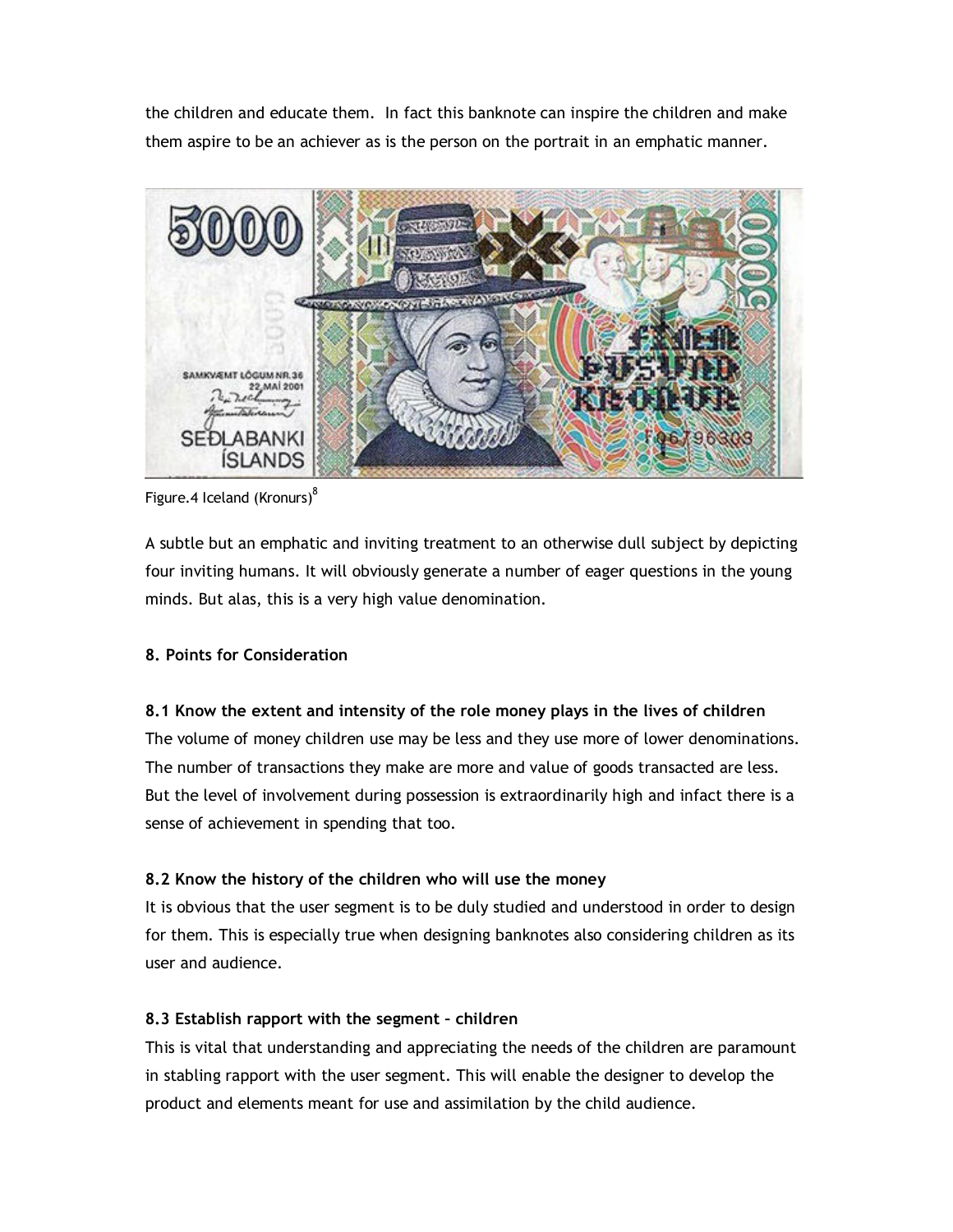## 8.4 Aim at social, moral and cognitive development of the user segment

The design of the banknote and the elements meant for children should aim to attract, motivate, generate interest and provide information. In short it should be vehicle for the development of this user segment.

### 8.5 Acknowledge the individual differences and requirements

This is one major factor, which is overlooked most of the time. This may include gender, education, economic background, rural or urban, social background and children with disabilities. Appropriate weightage and consideration need to be given for this aspect in designing elements meant for children in banknotes.

## 8.6 Get help of users and check with peers in other areas of graphic design

Graphic design has evolved over centuries and security document and banknote design are one of its branches. Banknote designers while considering children as user and audience in designing banknotes may borrow from the experiences of children's book designers, illustrators, type designers and other related children's product designers. This will can help perfect their approach and in turn their product acceptability.

# 8.7 Give attention to details while designing money for children

While banknote is nothing but an assemblage of innumerable and intricate details and elements considering different stake holders there is still scope for further details on the scope and aspects of designing elements for children in banknotes. The author feels that a banknote offers an enormous scope in giving appropriate weight to the needs and requirements of children.

### 9. Conclusions

Designing for children is a big challenge. Though a lot of research has been carried out especially in the area of graphic design, banknote design has almost always overlooked its major user segment - children. While what children offer is a freshness of approach to this product, there is limited scope for incorporating features aimed at them. However, the designs of almost all of the world's banknotes are bereft of features meant for children. It is an opportunity for the banknote designers the world over to attempt hitherto what has been overlooked.